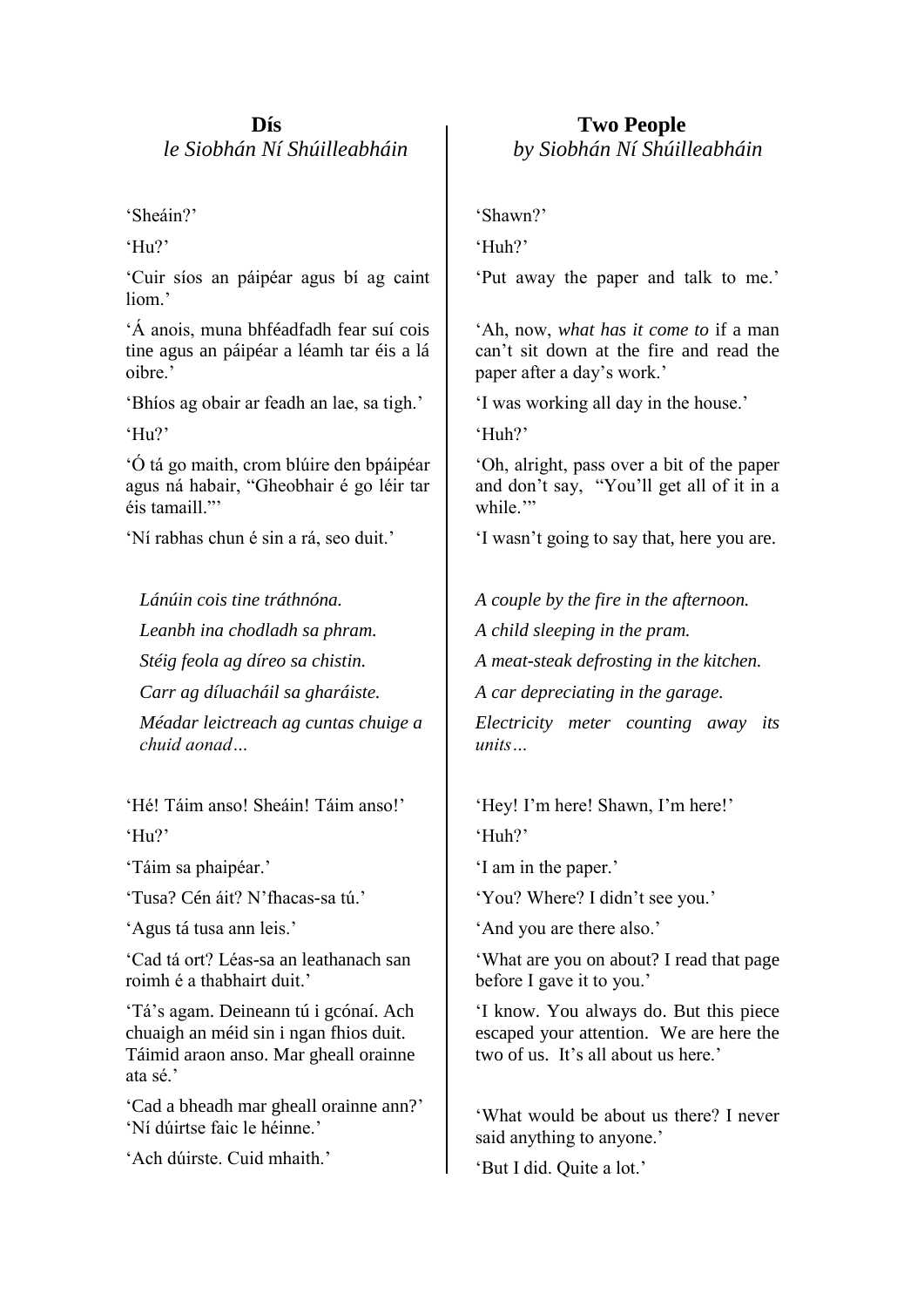'Cé leis? Cad é? Taispeáin dom! Cad air go bhfuil tú ag caint?'

'Féach ansan. Toradh suirbhé a deineadh. Deirtear ann go bhfuil an ceathrú cuid de na mná pósta na tíre mí shona, míshásta. Táimse ansan ina measc.'

'Tusa? Míshona, míshásta? Sin é an chéad a chuala de.'

'Tá sé ansan anois os comhair do dhá shúl. Mise duine des na mná a bhí sa tsuirbhé sin. Is cuimhin liom an mhaidin go maith. I mí Eanáir ab ea é: drochaimsir, dorchacht, dochmacht, bilí, *sales* ar siúl agus gan aon airgead chucu, an sórt san. Eanáir, Feabhra, Márta, Aibreán, Bealtaine, Meitheamh. *Ba* cheart go mbeadh sé aici aon lá anois.'

'Cad a bheadh aici?'

'Leanbh. Cad eile a bheadh ag bean ach leanbh!'

'Cén bhean?'

'An bhean a tháinig chugam an mhaidin san<sup>?</sup>

'Cad chuige, in ainm Dé?'

'Chun an suirbhé a dhéanamh, agus ísligh do ghlór nó dúiseoir an leanbh. Munar féidir le lánúin suí síos le cheile tráthnóna agus labhairt go deas ciúin sibhialta le chéile.'

'Ní raibh uaim ach an páipéar a léamh.'

'Sin é é. Is tábhachtaí an páipéar ná mise. Is tábhachtaí an rud atá le léamh sa pháipéar ná an rud ata le rá agamsa. Bhuel, mar sin seo leat agus léigh é. An rud atá le rá agam, tá sé sa pháipéar sa suirbhé. Ag an saol go léir le léamh. Sin mise feasta. Staitistic. Sin é a chuirfidh mé síos leis in aon fhoirm eile a bheidh le líonadh agam. *Occupation? Statistic.*  Níos deise ná *Housewife,* cad a déarfá?'

'Hu?'

'Is cuma leat cé acu chomh fada is a dhéanaim obair *Housewife.* Sin a dúrsta

'With whom? What is it? Show me! What were you talking about?'

'Look there. The result of the survey that was made. It is stated there that a quarter of the married women of this country are unhappy, dissatisfied. I am amongst them.'

'You? Unhappy, dissatisfied? That's the first I've heard of it.'

'It is there now in front of your two eyes. I am one of the women in that survey. I remember the morning well. In the month of January it was: bad weather, gloom, bills, sales and no money to go to them, that sort of thing. January, February, March, April, May, June. It would have to be, that she would have it any day now.

'She would have what?'

'A child. What else would a woman have but a child!'

'What woman?'

'The woman who came to me that morning.'

'Whatever for, in God's name?'

'In order to do a survey, and lower your voice or you'll wake the child. *Whatever is the world coming to* if a couple can't sit together in the afternoon and speak nicely, quietly and civilly to each other.'

'I only wanted to read the paper.'

'That's just it. The paper is more important than me. What's read in the paper is more important than what I have to say. Well, so here you are, read it. What I have to say, it is in the paper, in the survey. For the world to read. That's me henceforth. A statistic. That's what I'll put in any form other form I've to fill in. *Occupation? Statistic.* Better than Housewife, wouldn't your say?'

'Huh?'

'It doesn't matter which of them it is so long as I do the *Housewife* work. That's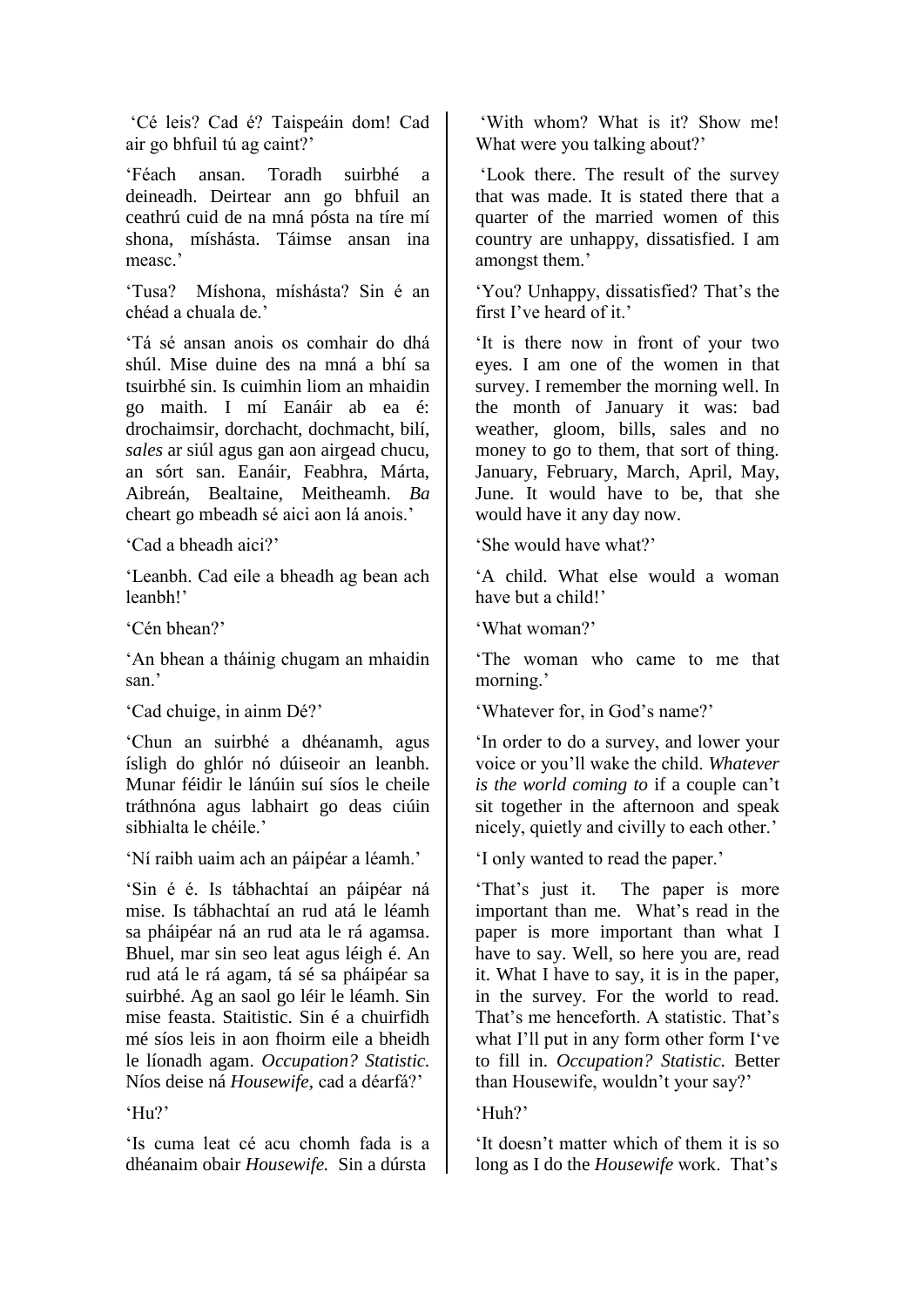léi leis.'

'Cad a dúrais léi?'

'Nach dtugtar fé ndeara aon ní a dhéanann tú mar bhean tí, ach nuair nach ndéanann tú é. Cé thugann fé ndeara go bhfuil an t-urlár glan? Ach má bhíonn sé salach, sin rud eile.'

'Cad eile a dúrais léi?'

'Chuile rud.'

'Fúmsa leis?'

'Fúinn araon, a thaisce. Ná cuireadh sé isteach ort. Ní bhíonn aon ainmneacha leis an tsuirbhé – chuile rud neamhphearsanta, coimeádtar chuile eolas go discréideach fé rún. Ríomhaire a dhéanann amach an toradh ar deireadh, a dúirt sí. Níor cheapas riamh go mbeinn i mo lón ríomhaire!'

'Strainséir mná a shiúlann isteach sa tigh chugat, agus tugann tú gach eolas di fúinne?'

'Ach bhí jab le déanamh aici. Ní fhéadfainn gan cabhrú léi. An rud bocht, tá sí pósta le dhá bhliain agus ba bhreá léi leanbh, ach an t-árasán atá acu ní lamhálfaidh an t-úinéir aon leanbh ann agus táid araon ag obair chun airgead tí a sholáthar mar anois tá leanbh chucu agus caithfidh siad bheith amuigh as an árasán, agus níor mhaith leat go gcaillfidh sí a post, ar mhaith? Ní fhéadfainn an doras a dhúnadh sa phus uirthi, maidin fhuar fhliuch mar é, an bhféadfainn?'

'Ach níl aon cheart ag éinne eolas príobháideach mar sin a fháil.'

'Ní di féin a bhí sí á lorg. Bhí sraith ceisteanna tugtha di le cur agus na freagraí a scríobh síos. Jab a bhí ann di sin. Jab maith leis, an áirithe sin sa lo, agus costais taistil. Beidh mé ábalta an sorn nua san a cheannach as.

'Tusa? Conas?'

'Bog réidh anois. Ní chuirfidh sé isteach ar an gcáin ioncaim agatsa. Lamhálann

what I said to her too.'

'What did you say to her?'

'That nothing of what you do as a housewife is ever noticed, except when you don't do it. Who notices when the floor is clean? But if it is dirty, then that's another thing.

'What else did you say to her?'

'Everything.'

'About me too?'

'About both of us, my treasure. Don't let it worry you. There are no names *given* in the survey – everything is impersonal, all information is kept discreetly confidential. A computer makes out the results in the end, she told *me*. I never thought that I'd be ammunition for a computer!'

'A stranger of a woman walks into the house to you, and you give her all the info on us?'

'But she had a job to do. I couldn't but help her. The poor thing, she was married for two years and she dearly wanted a child, but the apartment that they had, the owner wouldn't allow a child there and so they were both working in order to get the money for a house because now they were expecting a child so they'd have be out of the apartment, and you wouldn't want her to lose her job, now would you? I couldn't close the door in her face, on a cold morning like it, could I?'

'But no one has any right to acquire private information like that.'

'It wasn't for herself she looking for it. There were a series of questions for her put and to write answers down. It was a job for her. And a good job too, so much per day plus travelling expenses. I'll be able to buy myself that new stove.

'You? How?'

'Take it easy now. It will not affect your income tax. They permit…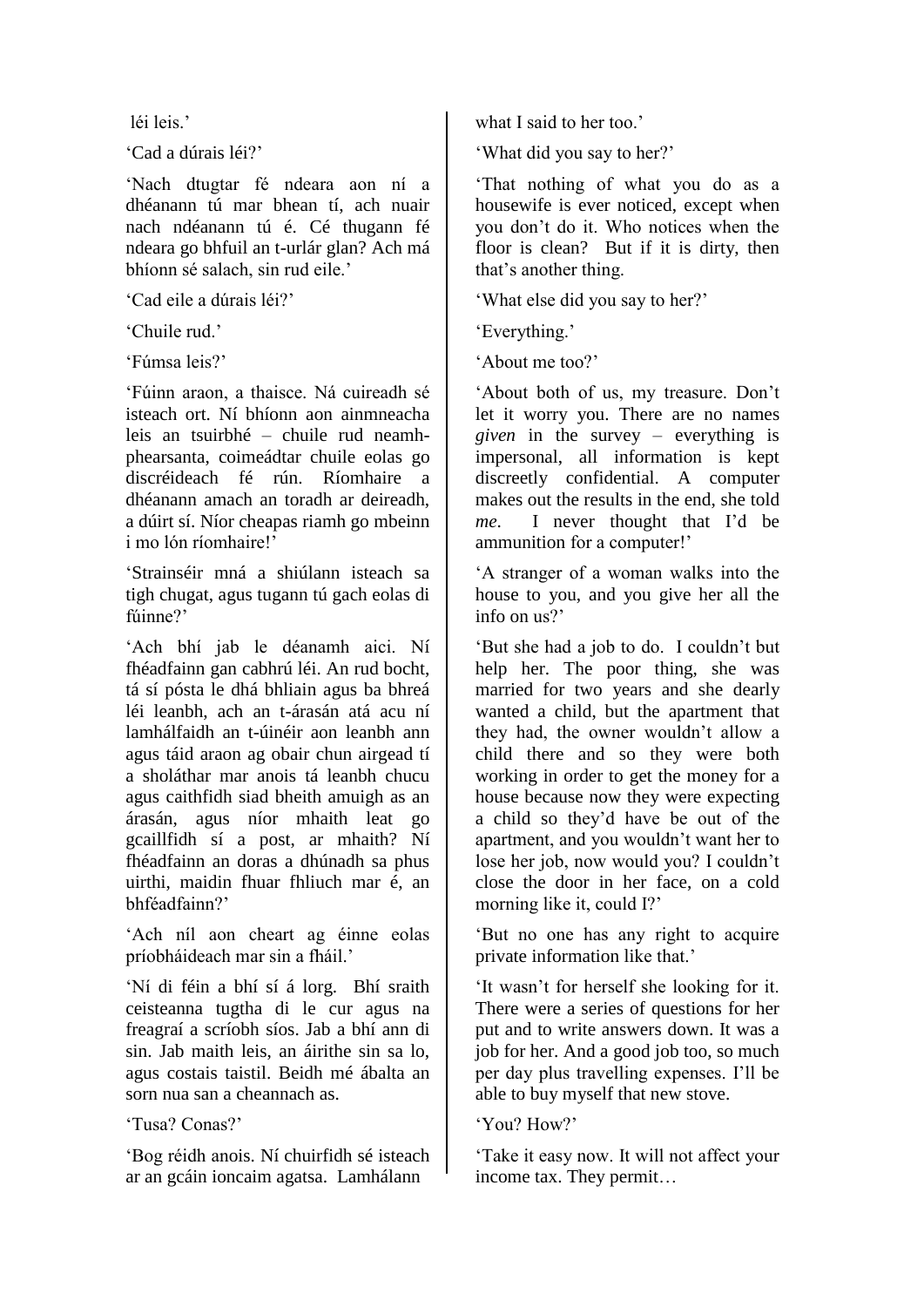siad an áirithe sin: *working wife's allowance* mar a thugann siad air – amhail is nach aon *working wife* tú aige baile, ach is cuma san.

'Tá tusa chun oibriú lasmuigh? Cathain, munar mhiste dom a fhiafraí?'

'Níl ann ach obair shealadach, ionadaíocht a dhéanamh di fad a bheidh sí san ospidéal chun an leanbh a bheith aici, agus ina dhiaidh san. Geibheann siad ráithe saoire don leanbh.'

'Agus cad mar gheall ar do leanbhsa?'

'Tabharfaidh mé liom é sa bhascaed i gcúl an chairr, nó má bhíonn sé dúisithe, im bhaclainn. Cabhair a bheidh ann dom. Is maith a thuigeann na tincéirí san.

'Cad é? Cén bhaint atá ag tincéirí leis an gcúram?'

'Ní dhúnann daoine doras ar thincéir mná go mbíonn leanbh ina baclainn.'

'Tuigim. Tá tú ag tógáil an jab seo ag dul ag tincéireacht ó dhoras go doras.'

'Ag suirbhéireacht ó dhoras go doras.'

'Mar go bhfuil tú míshona, míshásta sa tigh.'

'Cé a dúirt sin leat?'

'Tusa.'

'Go rabhas míshona, míshásta. Ní dúirt riamh.'

'Dúraís. Sa tsuirbhé. Féach an toradh ansan sa pháipéar.'

'Á sa tsuirbhé! Ach sin scéal eile. Ní gá gurb í an fhírinne a insíonn tú sa tsuirbhé.'

'Cad a deir tú?'

'Dá bhfeicfeá an liosta ceisteanna, fé rudaí chomh príobháideach! Strainséir mná a shiúlann isteach go dtabharfainnse fios gan aon ní di, meas óinsí atá agat orm, ab ea? D'fhreagraíos a cuid ceisteanna, a dúirt leat, sin rud eile ar fad.

that much: *a working wife's allowance* is what they call it – as if you are not *a working wife* when you are at home, but that doesn't matter.'

'You are going to be working outside? When, if you don't mind me asking?'

'It is just temporary work, doing substitution for her while she is in hospital having the child, and after that. They give a season of vacation for *taking care of* the child.

'And what about your own child?'

'I shall take him along with me in the basket in the back of the car, and if he's awake, *I shall carry him* in my arms. It will be a help to me. Tinkers understand that well.

'What? How have tinkers anything to do with looking after your child?'

'People don't close the door on a tinkerwoman who has a child in her arms.'

'I understand. You are taking this job and being a tinker from door to door.'

'Doing surveys from door to door.'

'Because you are unhappy and dissatisfied in the house.

'Who told you that?'

'You.'

'Oh!'

'That I was unhappy and dissatisfied. I never said *that.*

'You did. In the survey. Look at the result there in the paper.'

'Ah in the survey! But that's a different matter. It is not necessary that it is the truth that you tell in the survey.

'What do you mean?'

'If you were to see the list of questions about thing so private! A unknown woman comes in and I'd tell everything to her, is it a fool of a woman you take me for, is it? I answered her questions, I told you, that's completely different.

 $\dot{O}$ !'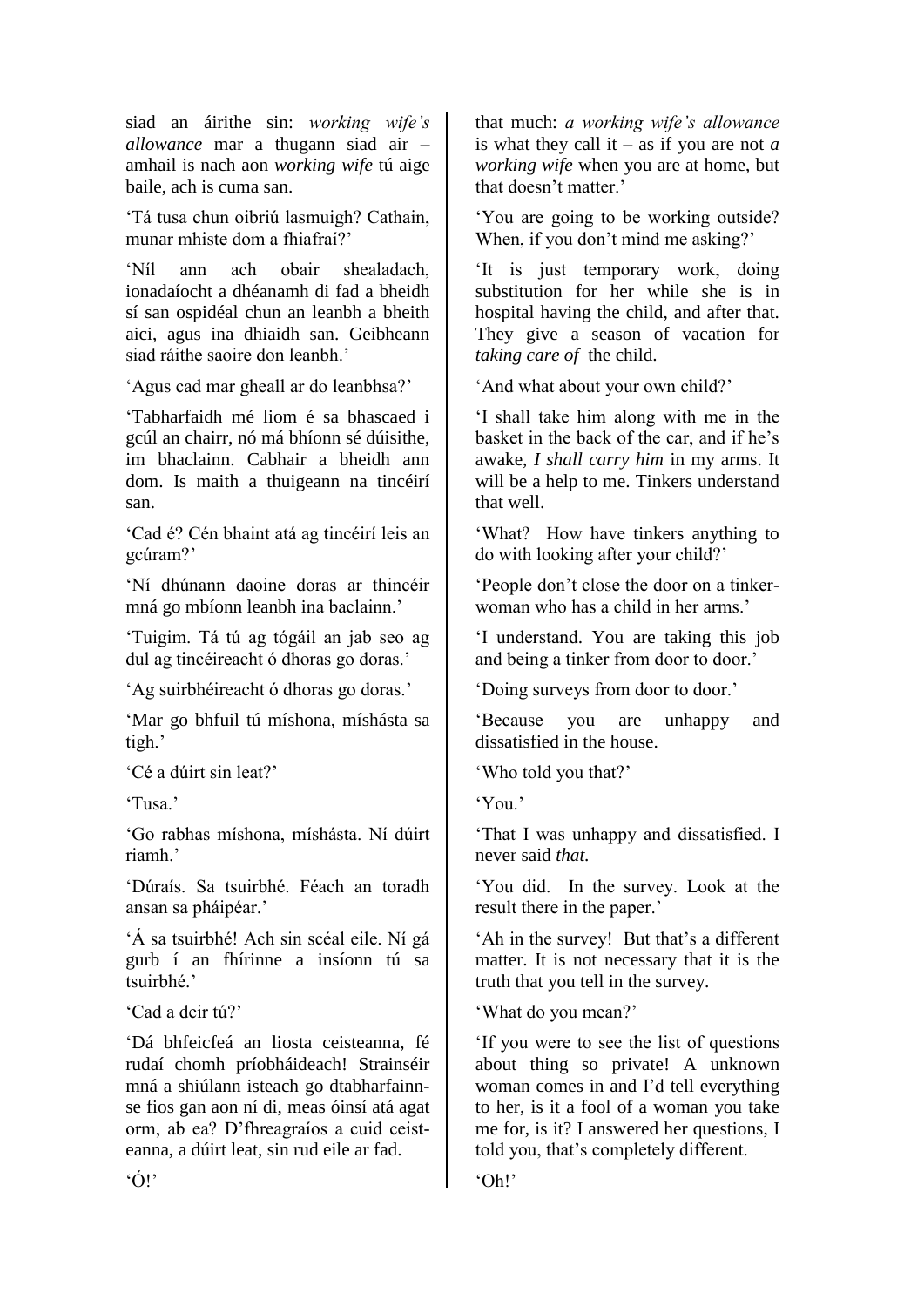'Agus maidir leis an jab, táim áthógaint chun airgead soirn nua a thuilleamh, sin uile. Ar aon tslí, tusa fé ndeara é.

'Cad é? Mise fé ndeara é?'

'Na rudaí a dúirt léi.'

'Mise? Bhíos-sa ag obair.'

'Ó bhís! Nuair a bhí an díobháil déanta.'

'Cén Díobháil?'

'Ní cuimhin liom anois cad a dheinis, agus dheinis rud éigin an mhaidin san a chuir an ghoimh orm, b'fhéidir gurb é an oíche roimh ré, n'fheadar. Agus bhí an mhaidin chomh gruama, agus an tigh chomh tóin-thar-ceann tar éis an deireadh seachtaine, agus an bille ESB tar éis teacht, nuair a bhuail sí chugam isteach lena liosta ceisteanna, cheapas gur anuas ós na Flaithis a tháinig sí chugam. Ó an sásamh a fuaireas scaoileadh liom féin agus é a thabhairt ó thalamh d'fhearaibh. Ó, an t-ualach a thóg sé dem chroí! Diabhail chruthanta a bhí iontu, dúirt, inár sclábhaithe acu, dúirt. Cad ná dúirt! Na scéalta a chumas di! Níor cheapas riamh go raibh féith na cumadóireachta ionam.'

Agus chreid sí go rabhais ag insint na fírinne, go rabhais ag tabhairt freagra macánta ar gach aon cheist a chuir sí?'

Bheul, ní raibh aon *lie detector (brathadóir éithigh)* aici, is dóigh liom. Ní fhaca é ar aon tslí. Ní déarfainn gurb é a cúram é, níor mhór dóibh síceolaí a bheith acu i mbun an jab mar sin. Ó, chuir sí an cheist agus thugas-sa an freagra, agus sin a raibh air. Agus bhí cupa caife againn ansin, agus bhíomar araon lánsásta.'

'Ach ná feiceann tú ná fuil san ceart? Mná eile ag léamh torthaí mar seo. Ceathrú de mhná pósta na tíre míshásta? Cothóidh sé míshástacht iontusan leis.'

'Níl aon leigheas agam ar conas a chuireann siad rudaí sna páipéir. D'fhéadfaidís a rá go raibh trí ceathrúna de mhná na tíre sásta sona, ná féadfaidís,

'And as for the job, I am taking it to earn money for a new stove, that's all. Any way, it's all because of you.'

'What? I brought this about?'

'The things you said to her.'

'I said? I was working.'

'Oh, yes! After the damage was done.'

'What damage?'

'I don't remember now what you did, but you did something that morning that annoyed me, perhaps it was the night before, I don't know. And the morning was so gloomy, the house arse-ways after the weekend, and the ESB bill had just arrived, when she dropped into me with her list of questions, I thought that was down from heaven she had come to me. Oh the satisfaction I got letting myself go and tearing men to pieces. Oh, the weight is took off my heart! They were all complete and utter devils, I said, and we were enslaved by them, I said. What didn't I say! The stories I made up for her! I never thought that I had the natural potential for creative writing in me.'

'And she believed that you were tell her the truth, that you were giving honest answers to every question she asked?'

'Well, she didn't have a lie detector, I suppose. I didn't see one anyway. I wouldn't say that that was he concern, they would have had to have had a psychologist doing the job. Oh, she *just* asked the question and I gave the answer, that's all there was to it. Then we had a cup of coffee, and both of us were fully satisfied.

'But don't you see it's not right? Other women reading such results. A quarter of the country's married women dissatisfied. It'll foster discontent in them.

'I can do nothing about how they put things in the papers. They could have said, three quarters of country's women are happy and satisfied, couldn't they,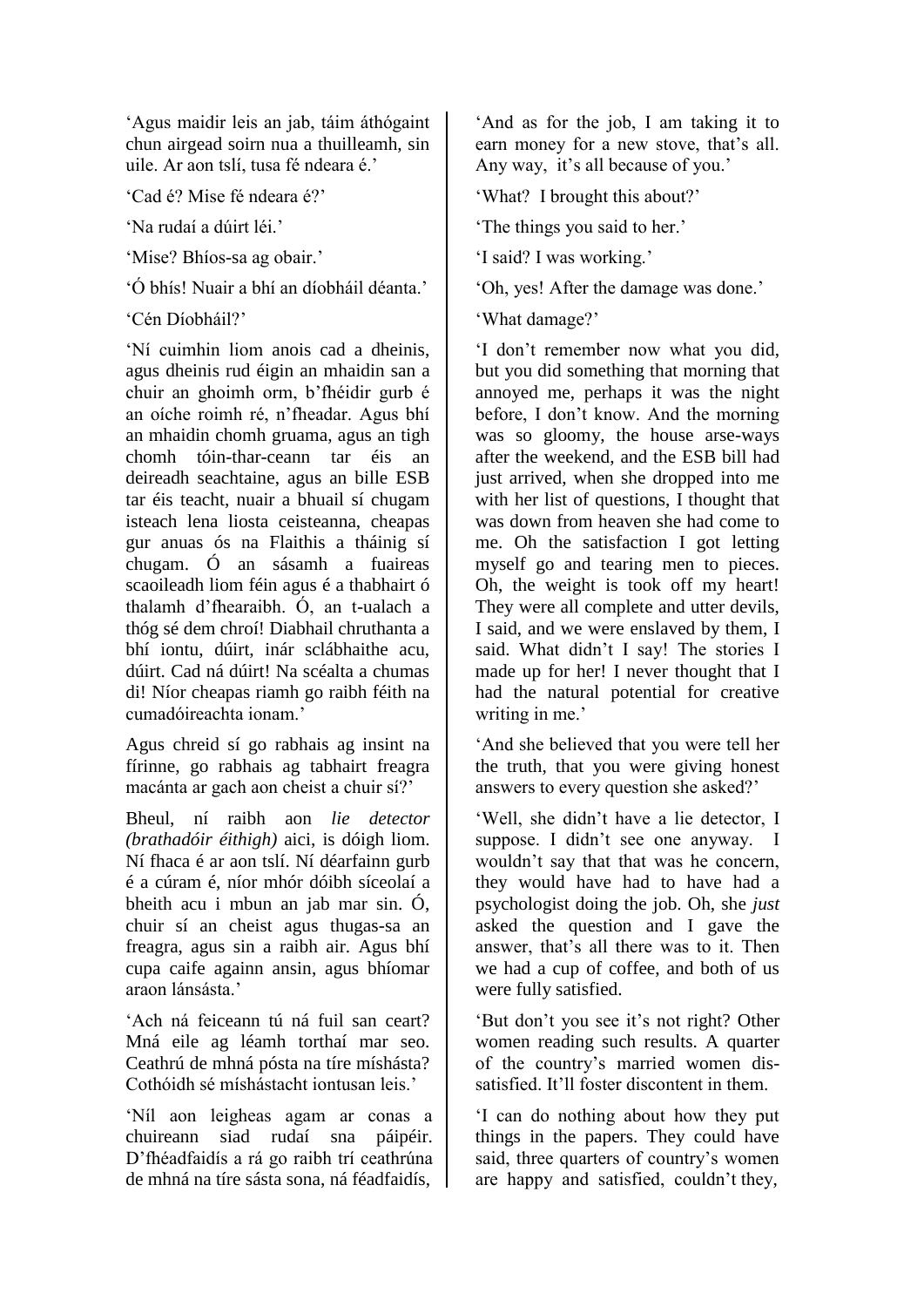ach féach a ndúradar? Ach sé a gcúramsan an páipéar a dhíol, agus ní haon nath le héinne an té atá sona, sásta. Sé an té atá míshásta, ag déanamh agóide, a gheibheann éisteacht sa saol so, ó chuile mheá cumarsáide. Sin mar atá: ní mise a chum ná a cheap. Aon ní amháin a cheapas féin a bhí bunoscion leis an tsuirbhé, ná raibh a dóthain ceisteanna aici. Chuirfinnse a thuilleadh leo. Ní amháin "an bhfuil tú sásta, ach an dóigh leat go mbeidh tú sásta, má mhaireann tú leis?"'

'Conas?'

'Na Sínigh fadó, bhí an ceart acu, ta's agat.'

'Conas?'

'Sa nós a bhí acu, nuair a cailltí an fear, a bhean chéile a dhó ina theannta. Bhí ciall leis.'

'Na hindiaigh a dheineadh san, nárbbh ea'?

'Is cuma cé acu, bhí ciall leis mar nós. Bheu, cad eile atá le déanamh léi? Tá gá le bean chun leanaí a chur ar an saol agus iad a thógáil, agus nuair a bhíd tógtha agus bailithe leo, tá gá lei fós chun bheith ag tindeáil ar an bhfear. Chuige sin a phós sé í, nach ea? Ach nuair a imíonn seisean, cad air a mairfidh sí ansan? *Redundant (iomarcach)!* Tar éis an tsaoil. Ach ní fhaigheann sí aon redundancy money, ach pinsean beag suarach baintrí.'

'Ach cad a mheasann tú is ceart a dhéanamh?'

'Níl a fhios agam. Sa seansaol, cuirtí i gcathaoir súgáin sa chúinne í ag riar seanchaíochta agus seanleigheasanna, má bhí sí mór leis an mbean mhic, nó ag bruíon ia ag achrann léi muna raibh, ach bhí a háit aici sa chomhluadar. Anois níl faic aici. Sa tslí ar gach éinne atá sí. Bhí ciall ag na Sínigh. Meas tú, an mbeadh fáil in aon áit ar an leabhar dearg san?'

'Cén leabhar dearg?'

but look all they said. But it's their concern to sell the paper, and nobody cares a whit for the person who is happy and satisfied. It is the one who is dissatisfied and is causing controversy that gets listened to in this life, by all the media. That's how it is: it'sd not me who thought it up. The was one thing, I thought myself, was wrong with the survey, was that she didn't have enough questions. I would add not only "are you satisfied', but also, 'do you suppose that you will be satisfied if you stick it out?'

## 'How *do you mean*?

'The Chinese long ago, they had it right, don't you know.'

'How come?'

'With their custom that when the man died, his wife would be burnt along with him. That made sense.

'It was the indians that did that. Was it not?

'It doesn't matter, as a custom it made sense. Well, what else could be done with her? A woman is needed to bring children into this world and to rear them, and when they are reared and they have gone off, she is still needed to take care of the husband. That's the reason he married her, isn't it? But when he goes, what will she live on then? *Redundant!* After all is said and done. But she doesn't receive redundancy pay, just a small miserable widow's pension.'

'But what do you think ought to be done?'

'I don't know. In the old days, she used to be put in a sugan chair in the corner, producing old stories or remedies, if she were on good terms with her son's wife, or bickering with her if she wasn't, but there was a place for her in the family. Now she has nothing. She's in everyone's way. The Chinese had sense. Do you think that red book is available?'

'What red book?'